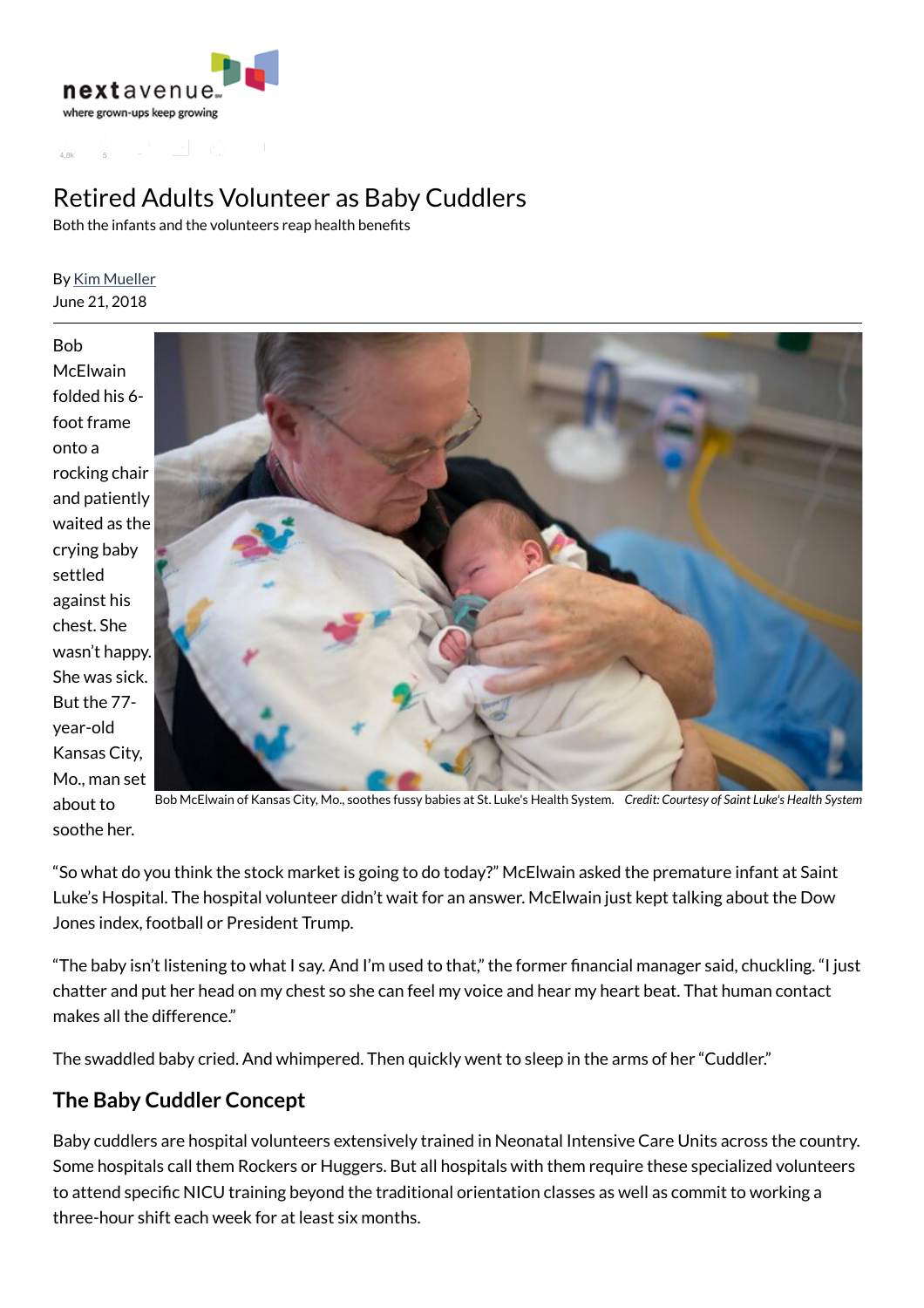Cuddlers provide therapeutic talk and touch — they don't feed the babies, change their diapers or walk around with them, said Lynne Thomson, NICU nurse manager at Saint Luke's. They simply hold the infants and read, talk or sing to them when the families can't be at the hospital because of work, school or other child care commitments.

The nurse's job is to monitor vital signs, Thomson said. The baby cuddler's job is to help the infants developmentally mature so they can go home to their families as soon as possible.

"There are some parents who long to be with their babies, but can't be here," Thomson explained. "So it gives them peace of mind to know that someone is going to be holding their baby. It feels good to know you have a village."

### **Volunteers Benet, Too**

The health benefits of volunteering have been well documented. Older adults who volunteer may be able to delay, or even reverse, declining brain function. Volunteering may decrease depression risk factors, increase self-confidence, reduce stress levels and release dopamine in the brain.

Volunteering also produces "the happiness effect," according to researchers at the London School of Economics. They found that the more people volunteered, the happier they were.

McElwain has been volunteering for two decades. "If I wasn't doing this, what would I do?" he asked. "I'm healthy. I play tennis, but I can't do that every day of the week. *That* would kill me."

McElwain starts his Thursdays early in the morning, clocking in several miles as he walks to four adult Intensive Care Units. As a patient advocate, he listens to adult patients' family members share their concerns and dreams for their loved ones who usually are unconscious. Then he makes his last stop of the day at the NICU, where he spends three hours cuddling fussy babies. Although he has four grandsons, McElwain seems to adopt each child placed his arms at Saint Luke's Hospital.

"I finish up here doing what I like to do," he said with a smile. "ICUs are not easy. But this is the best. This is a very peaceful place."

## **A Coveted Position**

Cuddler programs also are a very popular place. Less than six months after asking for 50 volunteers to rock babies in its 19-bed NICU, Truman Medical Center in Kansas City encouraged volunteers to apply to other departments because its TMC Rockers program did not have any vacancies.

Baby cuddlers need not apply at Miller Children's & Women's Hospital in Long Beach, Calif. The hospital stopped taking applications after its wait list grew to five years, said Cayla Wahl, marketing representative for the hospital's 95-bed NICU.

"It's a popular program," she said. "We have 54 Cuddlers, and we would like to accept more volunteers because it is so awesome."

Hospitals usually require applicants to be at least 18 years old, although NICU volunteers are much older. At Saint Luke's Hospital, more than 80 percent of the 28 baby cuddlers are retired.

"I like mature volunteers," Thomson said. "They come with life experience. They stay calm. They are very mindful. And people who really want to do it  $-$  who really are committed, who have that passion  $-$  they will wait."